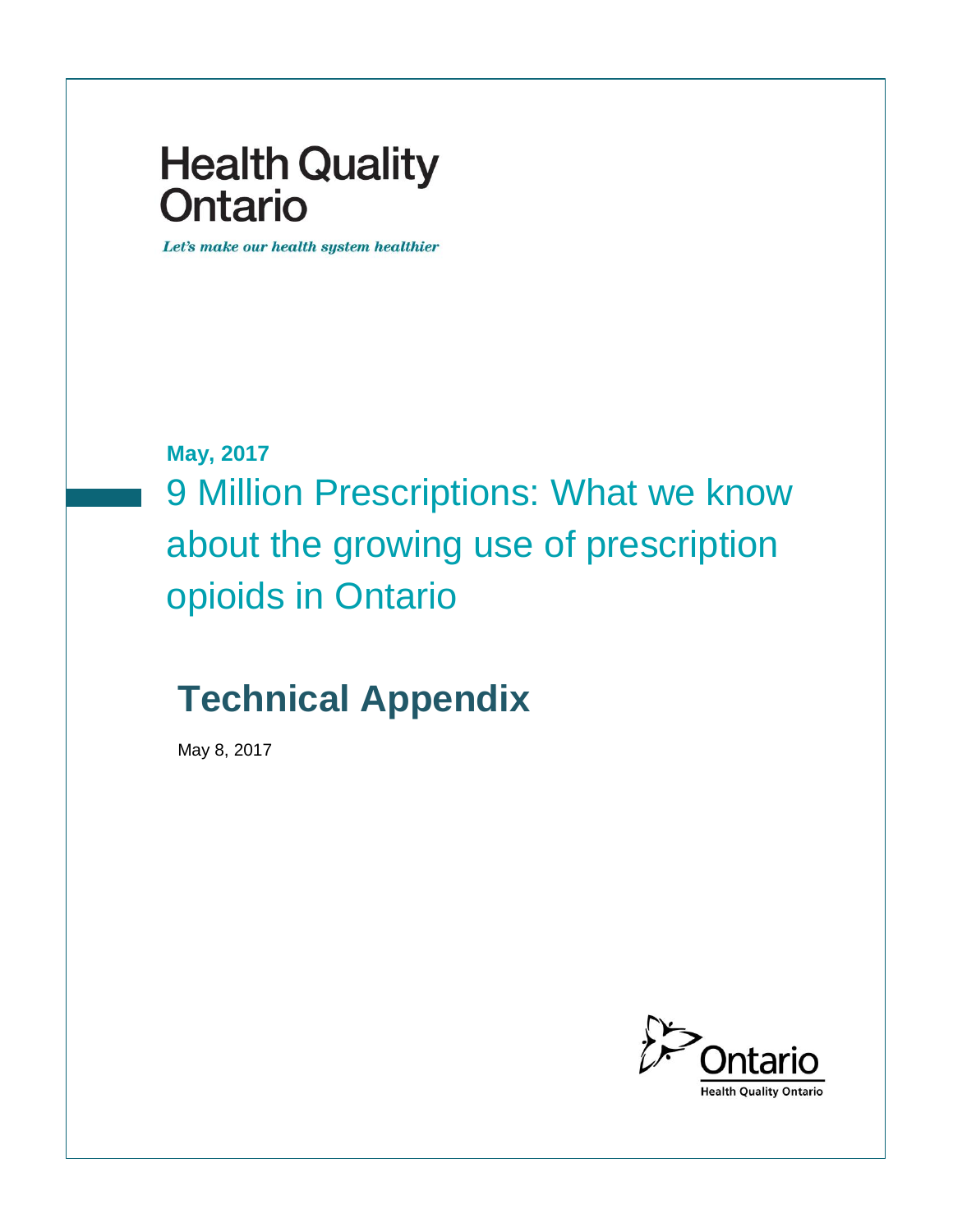# **Table of Contents**

| Proportion of people who filled a prescription for a one-time, short-term prescription for an |  |
|-----------------------------------------------------------------------------------------------|--|
|                                                                                               |  |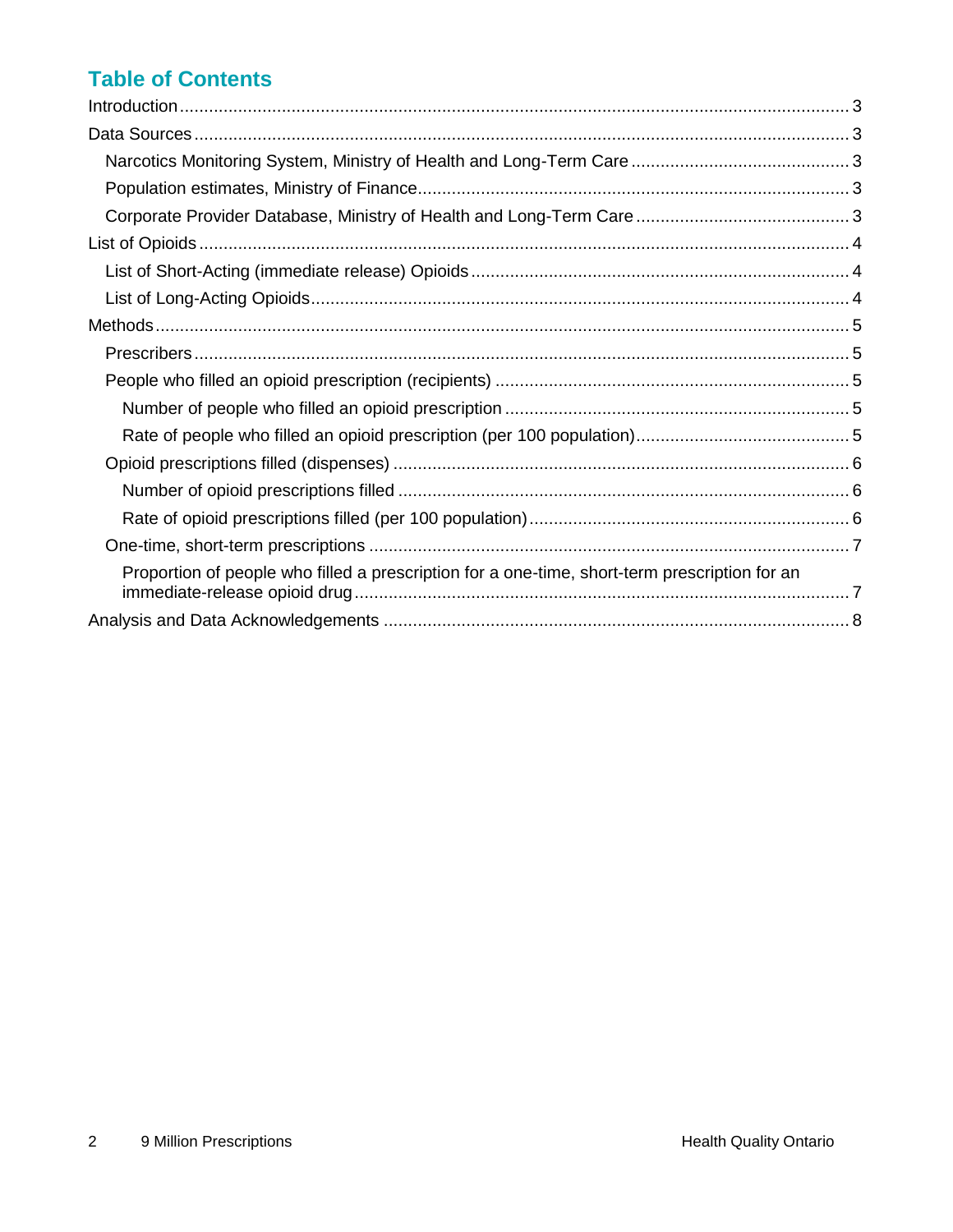### <span id="page-2-0"></span>**Introduction**

Health Quality Ontario has produced a report describing opioid prescribing in Ontario, specifically how many opioid prescriptions are filled, who receives opioid prescriptions, whether there is regional variation in the province, and the types of opioids that are being prescribed. This document is the technical appendix to *9 Million Prescriptions*, released May 2017.

The technical appendix provides a description of the methodology used to determine the numbers and rates per population of people who filled an opioid prescription (recipients) and of opioid prescriptions filled (dispenses), the number of opioid prescribers, and the proportion of filled prescriptions for oneoff opioid prescriptions for a short duration. A description of each data source is included in this appendix, as well as a list of the short-acting and long-acting opioid drugs considered in the analysis of this report.

For more information, please contact us at SystemPerformance@HQOntario.ca

# <span id="page-2-1"></span>**Data Sources**

#### <span id="page-2-2"></span>**Narcotics Monitoring System, Ministry of Health and Long-Term Care**

The Narcotics Monitoring System (NMS) is a transaction-based system that collects dispensing data on opioids, controlled substances, and other monitored drugs from pharmacies and other dispensaries across Ontario, irrespective of whether the prescription is paid for under a publicly funded drug program, through private insurance, or by cash. The information collected in the NMS includes fields for prescriber identification, patient identification, pharmacy and pharmacist identification, date the drug was dispensed, drug identification number and the amount of drug dispensed. The NMS does not include information about monitored drugs dispensed to in-patients of public hospitals as part of their treatment, but it does include information about dispenses to out-patients of public hospitals and in-patients of private hospitals and healthcare facilities such as long-term care homes. Also, the NMS does not include information about monitored drugs dispensed to prisoners or inmates (i.e., prescriptions written for people confined to correctional institutions, penitentiaries, prisons or youth custody facilities). The Ministry of Health and Long-Term Care maintains the NMS, which was implemented in April 2012, became operational in May 2012 and is refreshed on a monthly basis. The data used in this report were extracted December 2016.

#### <span id="page-2-3"></span>**Population estimates, Ministry of Finance**

The Ministry of Finance provides population estimates for the province and for each Local Health Integration Network (LHIN) region. The Ministry of Finance uses the most recent Statistics Canada population estimates by census subdivision as the base for the LHIN region population projections. The method of allocating a census sub-division to LHIN regions varies depending on the geographic makeup of the LHIN region but areas are consistently assigned to LHINs over time. The estimates used in this report were accessed December 2016.

#### <span id="page-2-4"></span>**Corporate Provider Database, Ministry of Health and Long-Term Care**

The Corporate Provider Database (CPDB) is a repository of healthcare provider data. The CPDB contains information on the provider's birth date, gender, graduation date, reported specialties and postal code of practice. The Ministry of Health and Long-Term Care maintains the CPDB, with the College of Physicians and Surgeons of Ontario providing regular updates on provider credentials. The data used in this report were extracted December 2016.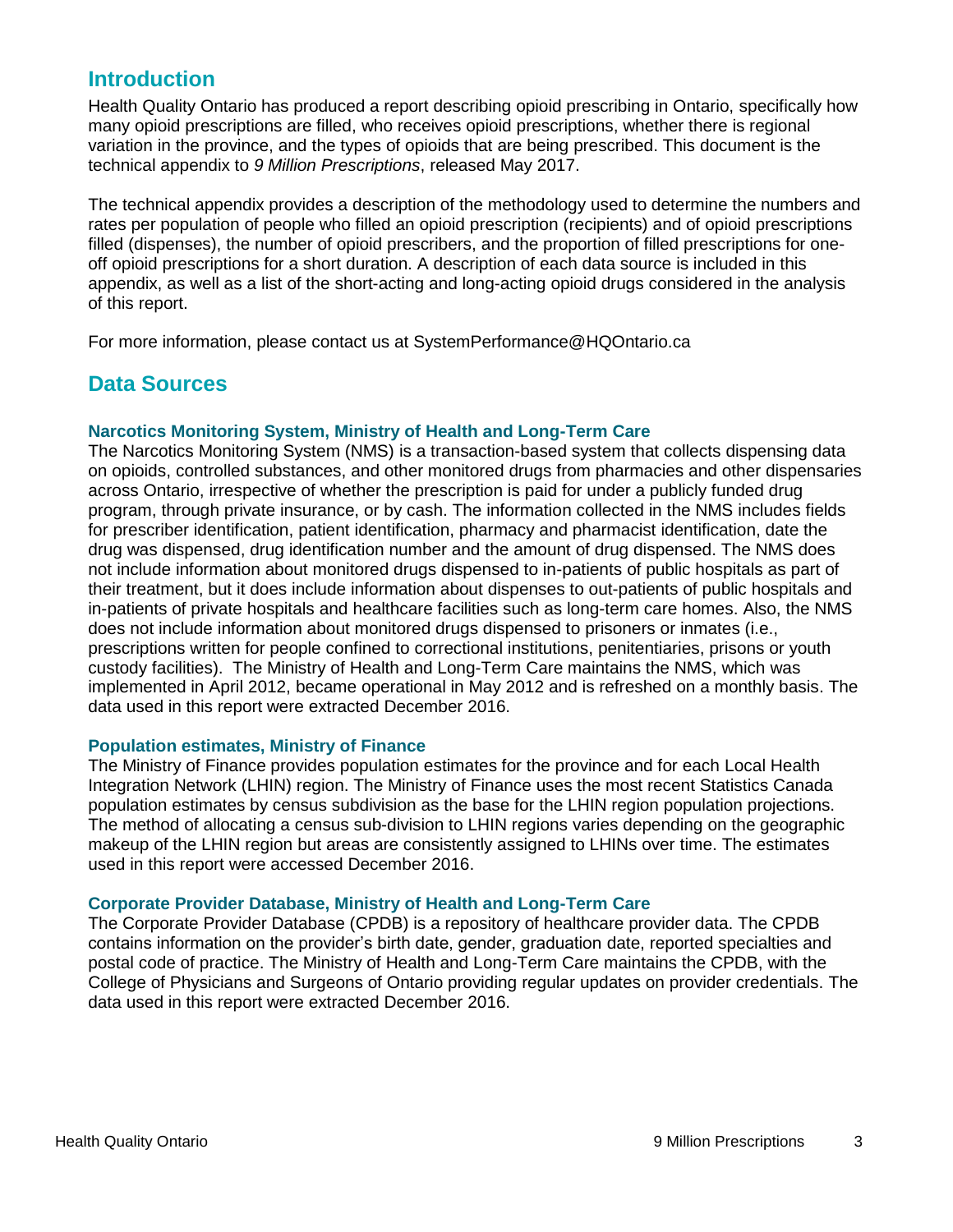# <span id="page-3-0"></span>**List of Opioids**

### <span id="page-3-1"></span>**List of Short-Acting (immediate release) Opioids List of Long-Acting Opioids**

- 
- Butorphanol **Contact Contact Contact Contact Contact Contact Contact Contact Contact Contact Contact Contact Contact Contact Contact Contact Contact Contact Contact Contact Contact Contact Contact Contact Contact Contact**
- Codeine **Fentanyl Fentanyl <b>•** Fentanyl **•** Fentanyl **•** Fentanyl
- Codeine & acetaminophen **According to the Codeine According to the Codeine** of Hydromorphone
- Codeine & acetylsalicylic acid Methadone
- Codeine, acetaminophen & caffeine  $\bullet$  Morphine
- Codeine, acetaminophen & chlorzoxazone Oxycodone
- Codeine, acetaminophen & doxylamine **Constant Constant Constant Constant Constant Constant Constant Constant Constant Constant Constant Constant Constant Constant Constant Constant Constant Constant Constant Constant Con**
- Codeine, acetaminophen & methocarbamol Tapentadol
- Codeine, acetaminophen, chlorpheniramine & pseudoephedrine
- Codeine, acetylsalicylic acid & caffeine
- Codeine, acetylsalicylic acid & methocarbamol
- Codeine, acetylsalicylic acid, caffeine & butalbital
- Codeine, acetylsalicylic acid, caffeine & meprobamate
- Codeine, brompheniramine, phenylephrine
- Codeine, pseudoephedrine & guaifenesin
- Codeine, pseudoephedrine & triprolidine
- Dextromethorphan
- Fentanyl
- Hydrocodone
- Hydrocodone & phenylephrine
- Hydrocodone & phenyltoloxamine
- Hydrocodone, etafedrine, doxylamine & sodium citrate
- Hydrocodone, pseudoephedrine & chlorpheniramine
- Hydrocodone, pyrilamine, phenylephrine & ammonium chloride
- Hydromorphone
- Ketamine
- Merperidine
- Morphine
- Morphine & Lidocaine
- Nalbuphine
- Normethadone & p-hydroxyephedrine
- Opium & belladonna
- Opium derivatives & expectorants
- Oxycodone
- Oxycodone & acetaminophen
- Oxycodone & acetylsalicylic acid
- Pentazocine
- Pethidine
- Remifentanil
- Sufentanil
- Tapentadol
- Tramadol
- Tramadol & acetaminophen

- <span id="page-3-2"></span>• Alfentanil **Bullet Alfentanil Bullet Alfentani Buprenorphine Buprenorphine** 
	-
	-
	-
	-
	-
	-
	-
	-
	- Tramadol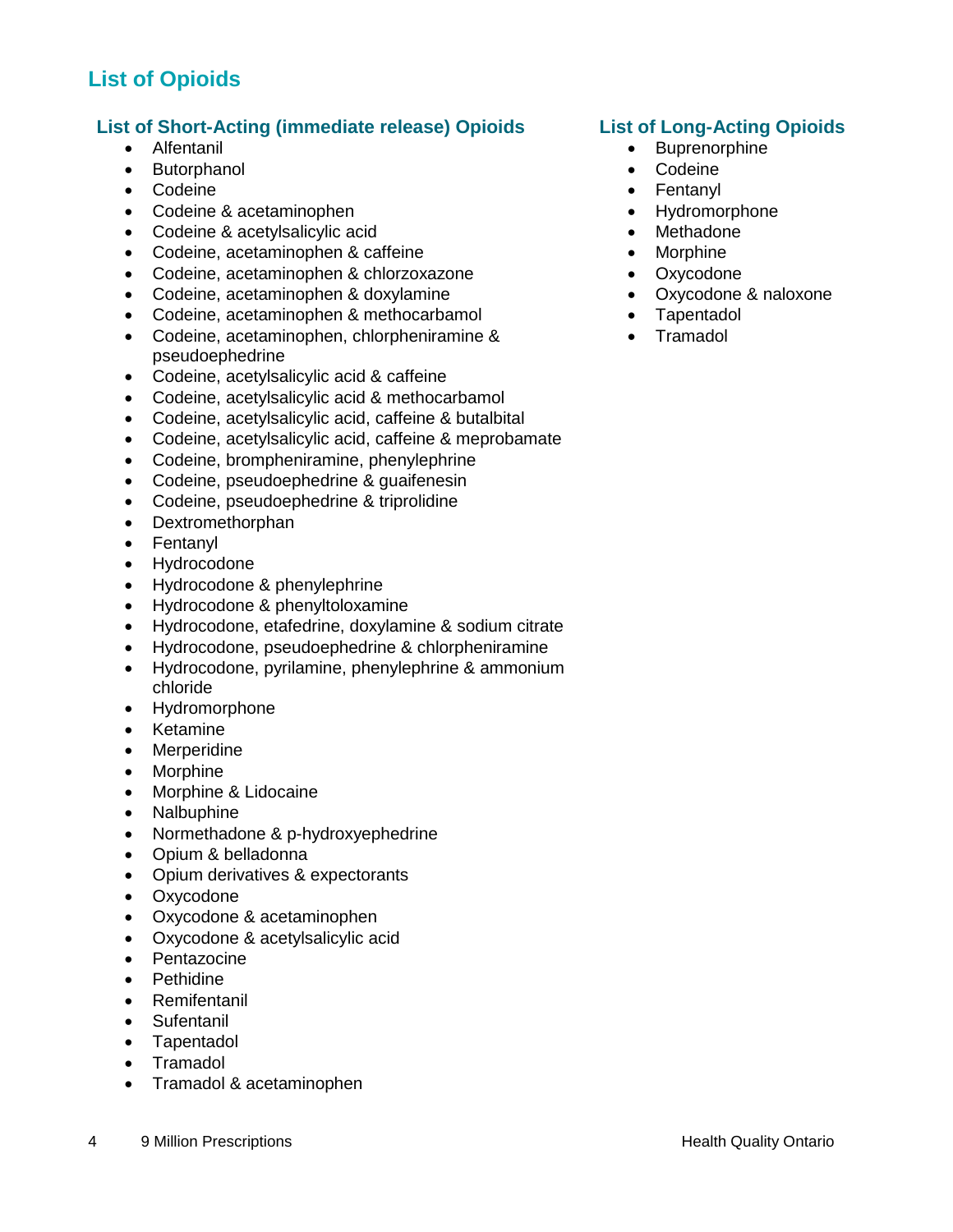# <span id="page-4-0"></span>**Methods**

Most of the results presented in the report are by fiscal year, meaning that data from April 1 of one year to March 31 of the next year are used in the calculation.

#### <span id="page-4-1"></span>**Prescribers**

The number of healthcare professionals who prescribed opioids is a count of the number of health care professionals in Ontario who prescribed at least one of the opioids listed on the previous page (page 4) within the fiscal year. This number excludes prescribers who only prescribed methadone maintenance treatment (MMT) or buprenorphine/naloxone during this period.

#### <span id="page-4-2"></span>**People who filled an opioid prescription (recipients)**

The number of people who filled an opioid prescription (recipients) is the count of the number of people for whom an opioid was dispensed during a one year period between April 1 and March 31. We did not count people who *only* filled prescriptions for MMT or buprenorphine/naloxone, however, if an individual was dispensed either of these treatments and also dispensed another opioid from the list on page 4, then they would be counted as having filled an opioid prescription.

#### <span id="page-4-3"></span>**Number of people who filled an opioid prescription**

*Count of the number of people who filled an opioid prescription in a given fiscal year*

*Inclusion*

- Record in the NMS is valid and complete
- Recipient has a valid Ontario health card number

*Exclusion*

 People who were only dispensed methadone maintenance treatment or buprenorphine/naloxone

<span id="page-4-4"></span>The rates of opioid recipients (people who filled an opioid prescription) were calculated by dividing the count of the number of recipients by the estimated number of people in the province or LHIN region for the given fiscal year, and expressed using a 100 population denominator.

> **Rate of people who filled an opioid prescription (per 100 population)** *The rate of the number of people who filled an opioid prescription per 100 people in the population in a given fiscal year*

Numerator: Count of the number of people who filled an opioid prescription in a given fiscal year

*Inclusion*

- Record in the NMS is valid and complete
- Recipient has a valid Ontario health card number

*Exclusion*

• People who were only dispensed methadone maintenance treatment or buprenorphine/naloxone

Denominator: Number of people in the population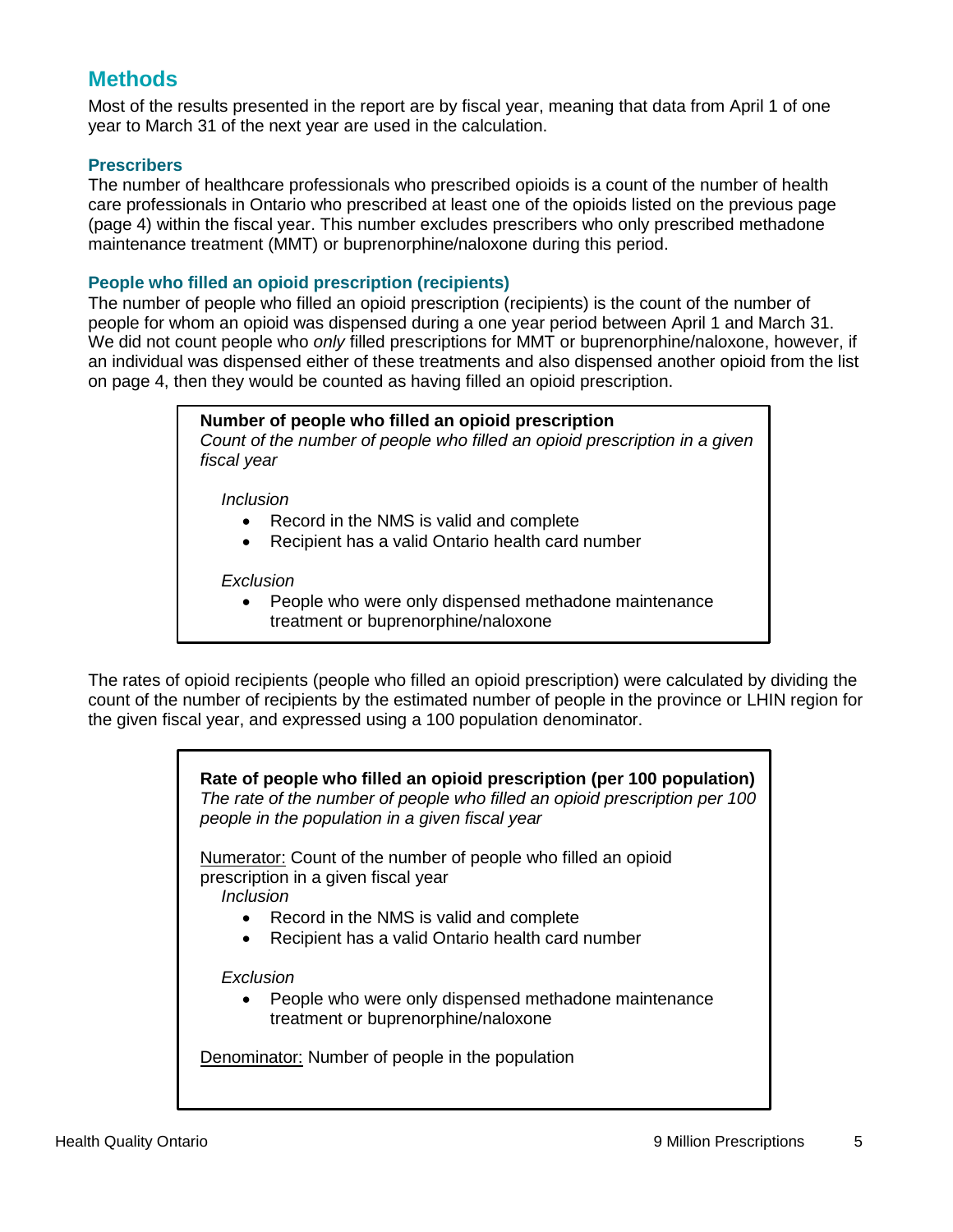The report describes the number and rate for Ontario and the rate for the 14 LHIN regions. The LHIN region is determined according to the LHIN where the recipient resides.

The report also describes the number, rate, and proportion of recipients by sex (male/female) and age group (0-18, 19-44, 45-64, 65+) of the person who filled an opioid prescription, as well as by type of opioid drug dispensed. Age was calculated from the first day of the fiscal year (April 1).

#### <span id="page-5-0"></span>**Opioid prescriptions filled (dispenses)**

<span id="page-5-1"></span>The number of opioid prescriptions filled (dispenses) is the count of the number of opioid dispenses during a one year period between April 1 and March 31. Prescriptions filled for MMT or buprenorphine/naloxone were not included.

#### **Number of opioid prescriptions filled**

*Count of the number of opioid prescriptions filled in a given fiscal year*

*Inclusion*

- Record in the NMS is valid and complete
- Recipient has a valid Ontario health card number

#### *Exclusion*

 Dispenses for methadone maintenance treatment or buprenorphine/naloxone

<span id="page-5-2"></span>The rates of opioid prescriptions filled were calculated by dividing the count of the number of prescriptions filled by the estimated number of people in the province or LHIN region for the given fiscal year, and expressed using a 100 population denominator.

#### **Rate of opioid prescriptions filled (per 100 population)**

*The rate of the opioid prescriptions filled per 100 people in a given fiscal year*

Numerator: Count of the number of opioid prescriptions filled in a given fiscal year

*Inclusion*

- Record in the NMS is valid and complete
- Recipient has a valid Ontario health card number

#### *Exclusion*

 Dispenses for methadone maintenance treatment or buprenorphine/naloxone

Denominator: Number of people in the population

The report describes the number and rate for Ontario and the rate for the 14 LHIN regions. The LHIN region is determined according to the LHIN where the person who filled the opioid prescription resides.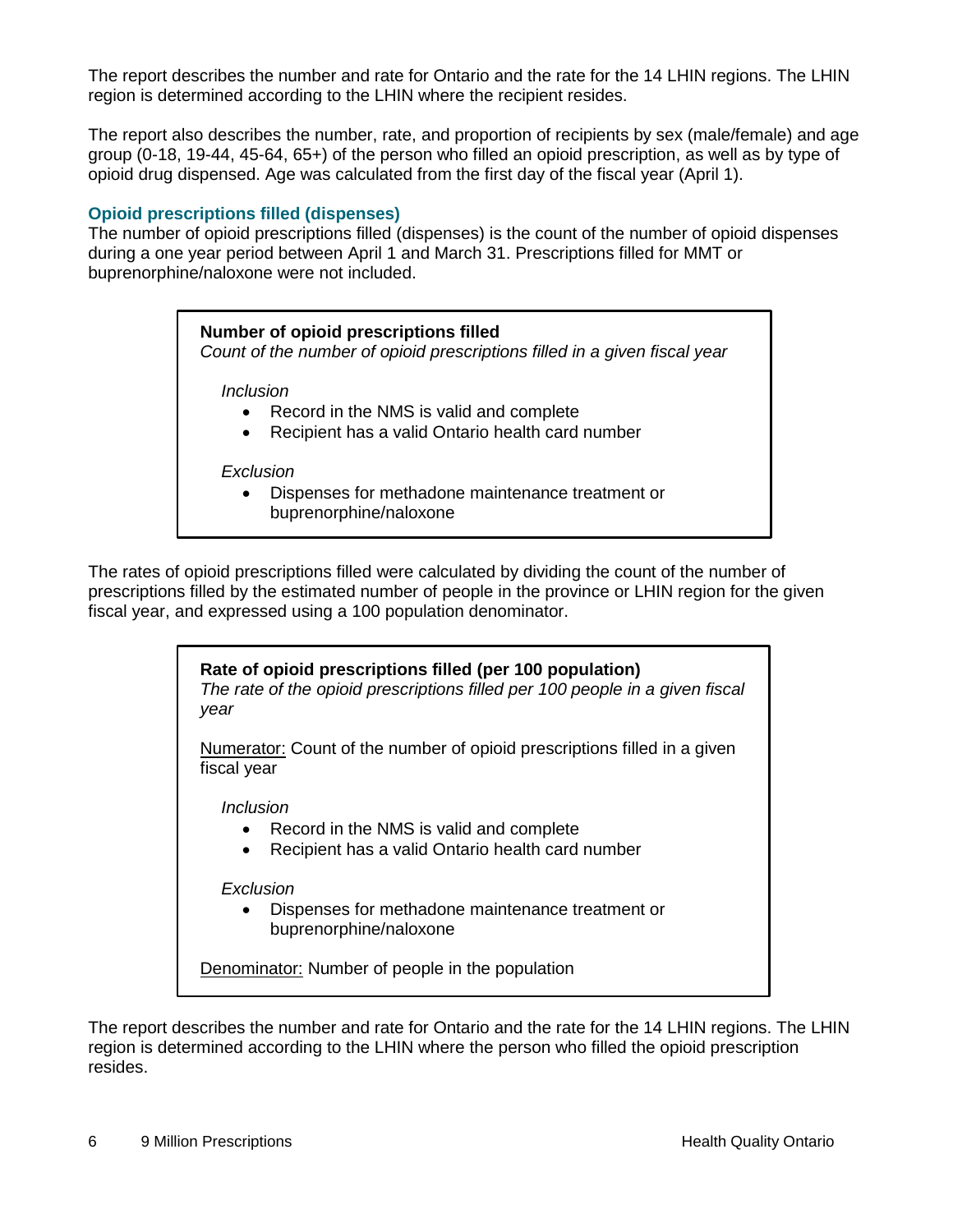#### <span id="page-6-0"></span>**One-time, short-term prescriptions**

In order to understand the proportion of one-time, short-term prescriptions among opioid recipients, we looked among all recipients during a three-month period to identify the number of people who filled a single prescription for an immediate-release drug with a supply of 14 days or less. We looked back one year and forward six months to confirm that the recipient had not filled another prescription during these periods.

<span id="page-6-1"></span>

| Proportion of people who filled a prescription for a one-time,<br>short-term prescription for an immediate-release opioid drug                                                                                                                 |
|------------------------------------------------------------------------------------------------------------------------------------------------------------------------------------------------------------------------------------------------|
| Numerator (subset of the denominator): Number of people who had a<br>single prescription filled for an immediate-release opioid drug with a<br>supply of 14 days or less in the first three months of 2016                                     |
| <b>Inclusion</b><br>Recipients who had a single dispense only for an immediate-<br>release/short-acting opioid with a supply of 14 days or less in<br>the period from January to March 2016                                                    |
| Exclusion<br>Recipients with any opioid dispense in the previous 12<br>months (January to December 2015)<br>Recipients with any opioid dispense in the subsequent 6<br>$\bullet$<br>months (April to September 2016)                           |
| Denominator: Number of people who had at least one opioid<br>prescription filled in the first three months of 2016                                                                                                                             |
| <b>Inclusion</b><br>Recipients of at least one short-acting or long-acting opioid<br>in the period from January to March 2016<br>Record in the NMS is valid and complete<br>٠<br>Recipient has a valid Ontario health card number<br>$\bullet$ |
| Exclusion<br>Recipients who only had a single dispense or multiple<br>dispenses for methadone maintenance therapy or<br>buprenorphine/naloxone from January to March 2016                                                                      |

The report describes the proportion of people who filled an opioid prescription that was for a one-time prescription for a short-term, immediate-release opioid in Ontario by age group (0-18, 19-44, 45-64, 65+) of the person who filled an opioid prescription. Age was calculated from the first day of the fiscal year (April 1).